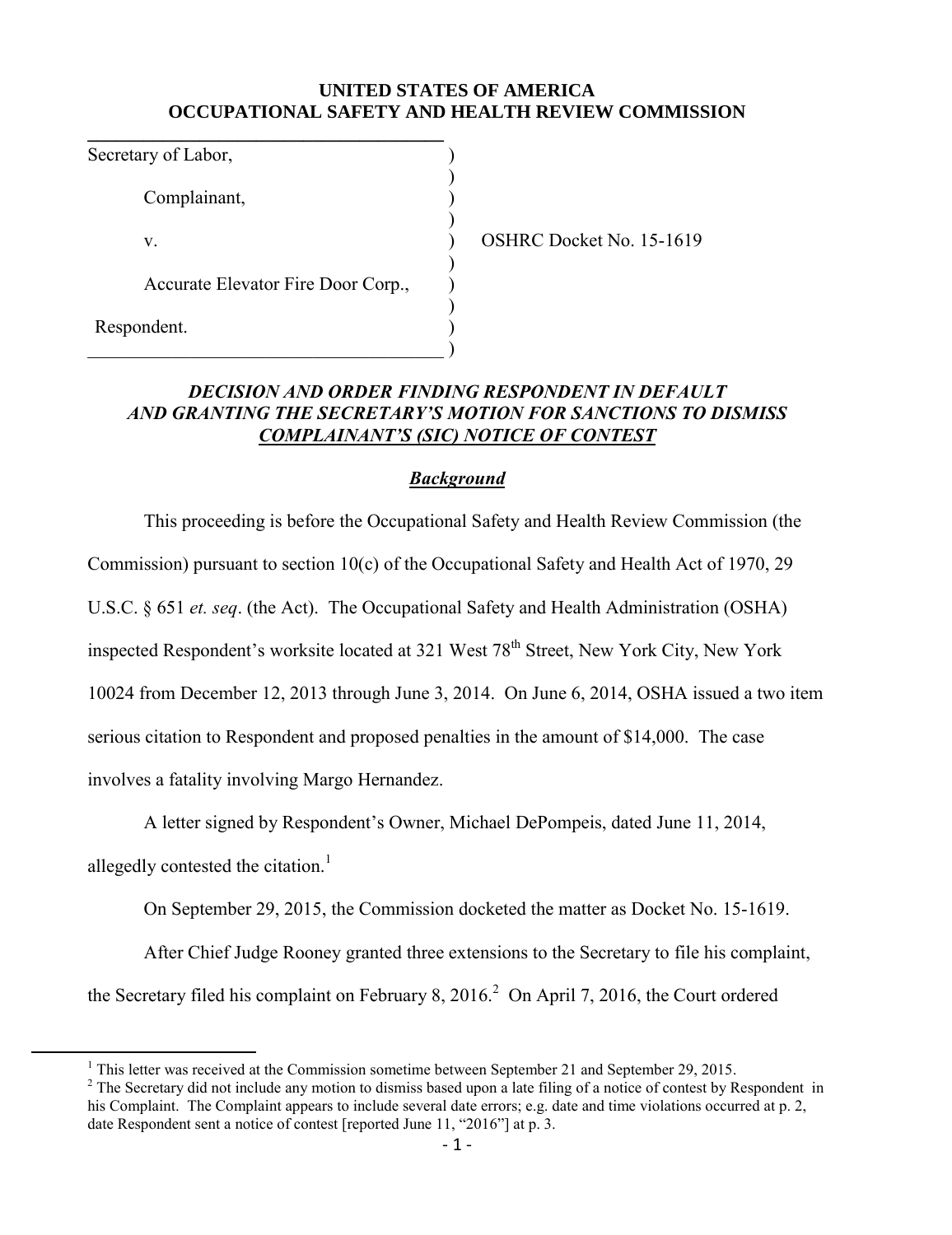Respondent to show cause why its notice of contest should not be dismissed for failure to file its answer. On about April 8, 2016, Respondent retained Matthew Persanis Esq., Elefante & Persanis, LLP, Eastchester, New York, to represent it in this matter. On May 6, 2016, Mr. DePompeis filed Respondent's response to the show cause order. Respondent stated that it "did not feel that the citations issued to us are just."<sup>3</sup> Respondent failed to file a separate declaration listing Respondent's parents, subsidiaries, and affiliates, or stating that it has none as required under Commission Rule 35.<sup>4</sup>

On August 1, 2016, Mr. Persanis filed his Motion by Respondent's Attorney to Withdraw as Attorney of Record and to Adjourn Conference Call (Motion to Withdraw) because Respondent has not responded to telephone calls and letters from counsel since April 28, 2016 and not paid counsel's attorneys' fees since May 1, 2016.<sup>5</sup>

On August 2, 2016, the Court granted Respondent's counsel's Motion to Withdraw. The

Court's order also scheduled a pre-hearing scheduling conference with the parties to occur on

August 24, 2016.<sup>6</sup> The pre-hearing scheduling conference call was held on August 24, 2016.<sup>7</sup>

On August 25, 2016, the Court issued a Notice of Hearing and Scheduling Order

(Scheduling Order) scheduling the hearing for January 19, 2017. $8$  The Scheduling Order required

l

<sup>&</sup>lt;sup>3</sup> The Court has treated this response as Respondent's answer to the Complaint and a general denial of the alleged violations.

<sup>&</sup>lt;sup>4</sup> Commission Rule 35(a) requires an answer be accompanied by a separate declaration listing all Respondent's parents, subsidiaries, and affiliates, or stating that it has none. *See* 29 C.F.R. § 2200.35(a).

<sup>&</sup>lt;sup>5</sup> Mr. Persanis informed Respondent by letter dated July 29, 2016 that he intended to file a motion to withdraw as counsel in this matter.

 $6$  The Court's Order stated that "[f]ailure to comply with all parts of this order may result in sanctions, including the dismissal of claim(s), notice of contest, or defense(s), as well as the assessment of costs and expenses incurred by the Commission and the other parties."

<sup>&</sup>lt;sup>7</sup> Respondent failed to comply with the Court's August 2, 2016 order and did not participate in the pre-hearing scheduling conference call.

<sup>&</sup>lt;sup>8</sup> The Court's Scheduling Order advised Respondent that failure to comply with Court orders may result in sanctions, including the dismissal of Respondent's notice of contest and/or defense(s), as well as the assessment of costs and expenses incurred by the Commission and the other parties.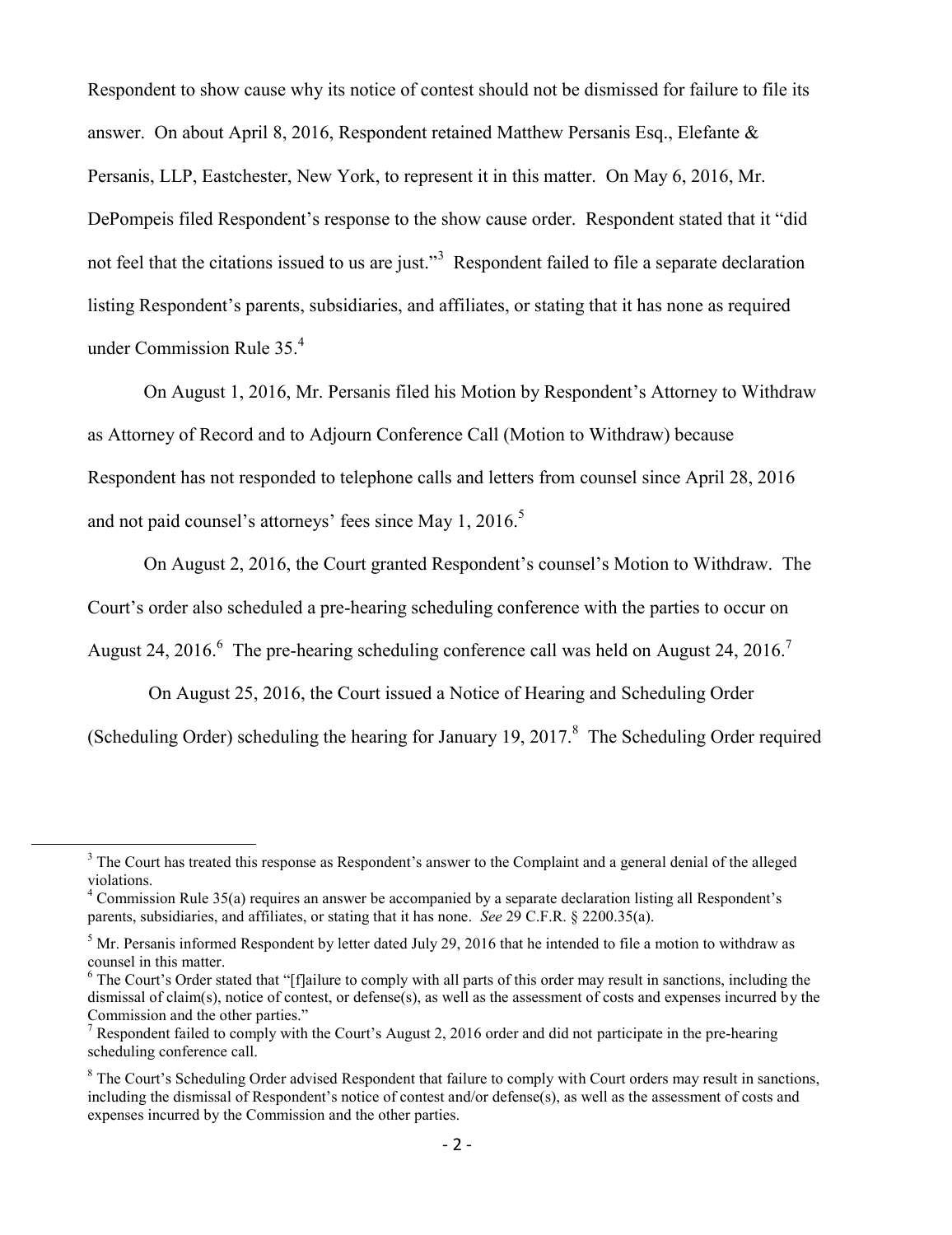Respondent to submit a Pre-hearing Statement by December 27, 2016 containing a list of exhibits to be offered into evidence with notations of all objections thereto, a list of all lay witnesses who may be called at hearing, including a brief summary of testimony to be elicited, a concise statement of those facts which are admitted and will require no proof at the hearing, a concise statement of applicable principles of law on which there is agreement, and a concise statement of those issues of fact which remain to be litigated. Respondent was also required to set forth the factual basis of each affirmative defense as it relates to each specific item in its Pre-Hearing Statement. Respondent was further required to provide the Secretary with its trial exhibits by December 20, 2016.

 On August 31, 2016, the Secretary served Respondent with its First Set of Interrogatories and Request for Production of Documents. The Secretary's discovery responses were due on or about October 5, 2016.

On October 28, 2016, pursuant to section 2200.52(f) of the Commission's Rules of Procedure, Complainant filed his Motion to Compel asking the Court to issue an order compelling Respondent to produce full and complete responses to the Secretary's First Set of Interrogatories and First Request for Production of Documents (Motion to Compel Discovery). Respondent did not file any response to the Motion to Compel Discovery.

On November 18, 2016, the Court granted the Secretary's Motion to Compel Discovery and directed Respondent to serve upon the Secretary full and complete answers to the Secretary's First Set of Interrogatories and Request for a Production of Documents on or before November 29, 2016.

 On November 22, 2016, the Court issued an Order to Show Cause Why Respondent Should not be Held in Default for Failure to Comply with Commission Rule 35 (Order to Show Cause). The Order to Show Cause directed Respondent to show cause on or before January 6,

- 3 -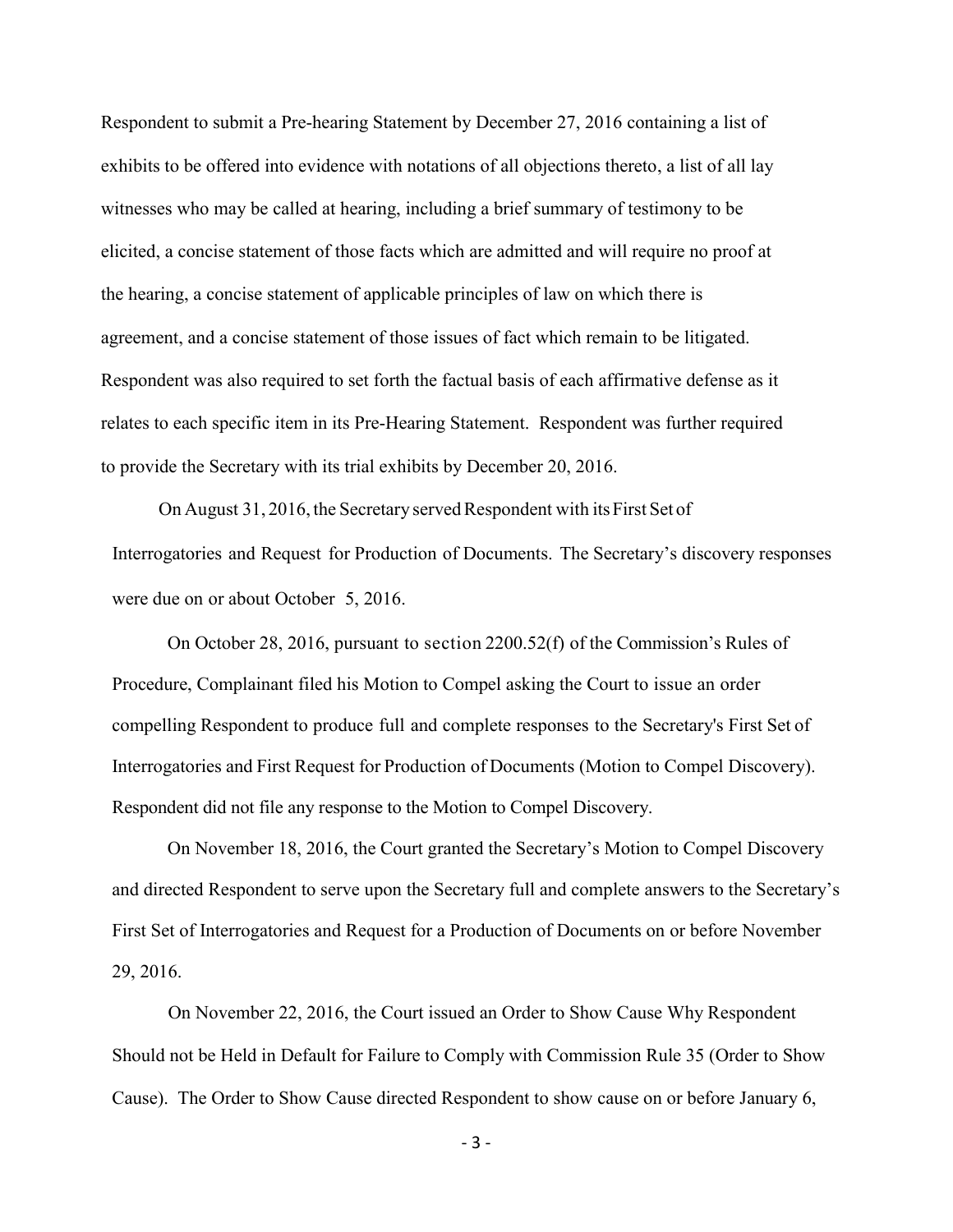2017, as to why it should not be declared in default for not filing its Rule 35 declaration within the time permitted by the Commission's Rules of Procedure. The order further stated:

Failure to timely respond to this order may result in Respondent being held in default, the dismissal of Respondent's notice(s) of contest of the citations at issue, Respondent being unable to raise any affirmative defenses in these matters, and/or the assessment of costs incurred by the Commission and other parties relating to these cases.

The Order to Show Cause was served upon Respondent by first-class mail, electronically and certified mail with return receipt requested in accordance with 29 C.F.R.  $\&$  2200.101(d).<sup>9</sup>

Respondent failed to comply with the Court's Order compelling discovery response.

On November 30, 2016, the Secretary filed his Motion for Sanctions to Dismiss

Complainant's (sic) Notice of Contest (Motion for Default and Dismissal of Notice of Contest).

The Secretary now seeks a default decision against Respondent and the dismissal of its Notice of

Contest because Respondent has abandoned its case.

On December 19, 2016, the Court conducted its final pre-hearing conference. During the

conference, the Secretary's counsel advised the Court that Respondent had neither provided any

trial exhibits to the Secretary nor cooperated in the preparation of a joint pre-hearing statement.

Later that day, the Secretary timely filed his Pre-Hearing Statement.<sup>10</sup>

 Respondent has failed to file its Commission Rule 35 Declaration. It has also failed to submit a response to the Court's Order to Show Cause.

## *The Cited Standards*

Citation 1, Item 1, alleges a serious violation of 29 C.F.R. § 1926.21(b)(2), stating that:

<sup>&</sup>lt;sup>9</sup> The U.S. Postal Service's Domestic Return Receipt shows that the Court's Order to Show Cause was received by <sup>9</sup> Respondent on November 28, 2016.

 $10$  The Secretary's counsel stated in its Prehearing Statement that she had "made numerous attempts to confer with Respondent's representative, Michael DePompeis, in order to file a Joint Prehearing Statement in accordance with Your Honor's Notice of Hearing Date and Scheduling Order dated August 25,2106. However, Mr. DePompeis has failed to return any of the Secretary's overtures either by telephone and/or email. Therefore, the Secretary had no choice but to submit the following Prehearing Statement without any input from Respondent."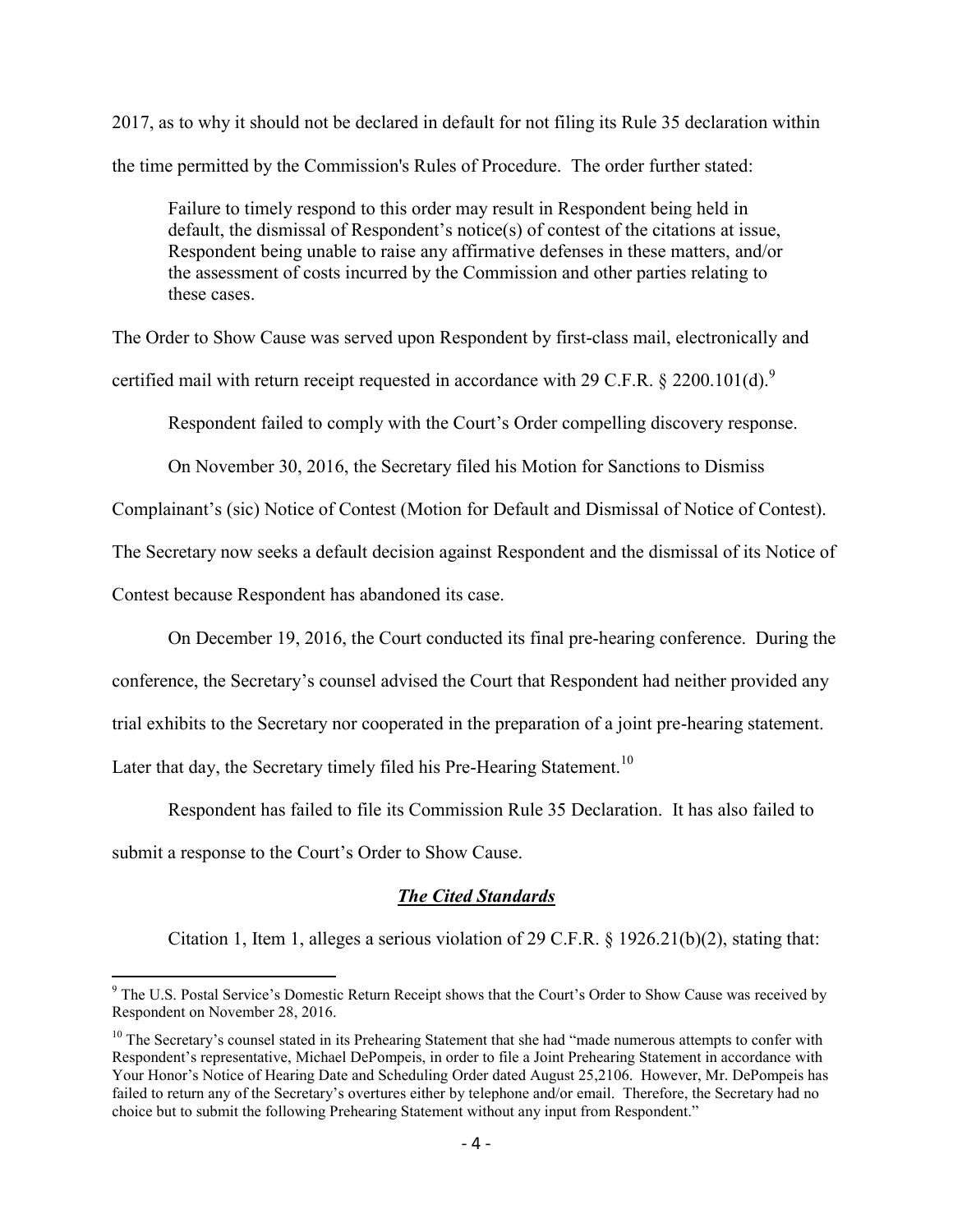The employer did not instruct each employee in the recognition and avoidance of unsafe conditions and the regulations applicable to his work environment to control or eliminate any hazards or other exposure to illness or injury.

On or around December 11, 2013

East Courtyard area:

The employees were inadequately instructed in proper precautions when other contractors were working overhead.

The proposed penalty was \$7,000.00.

Citation 1, Item 2, alleges a serious violation of 29 C.F.R. § 1926.501(c), stating that:

"Protection from falling objects." When an employee is exposed to falling objects, the employer did not have each employee wear a hard had and did not implement one of the following measures: Erect toebaords, screens, or guardrail systems to prevent objects from falling from higher levels; or erect a canopy structure and keep potential fall objects far enough from the edge of the higher level so that those objects would not go over the edge if they were accidentally displaced; or, barricade area to which objects could fall, prohibit employees from entering the barricades area, and keep objects that may fall enough away from the edge of a higher level so that those objects would not go over the edge if they were accidentally displaced.

On or around December 11, 2013

East Courtyard area:

There was no protection when an elevator technician (working for Accurate Elevator) was traveling under two swing stage scaffolding while brick façade work was being done. The technician was struck on the head by a section of brick and later died.

The proposed penalty was \$7,000.00.

# *Jurisdiction*

The Court finds that the Commission has jurisdiction of the parties and the subject matter

in this case.

# *The Secretary's Burden of Proof*

To prove a violation of a specific standard, the Secretary must demonstrate by a

preponderance of the evidence that: (1) the cited standard applies, (2) the terms of the standard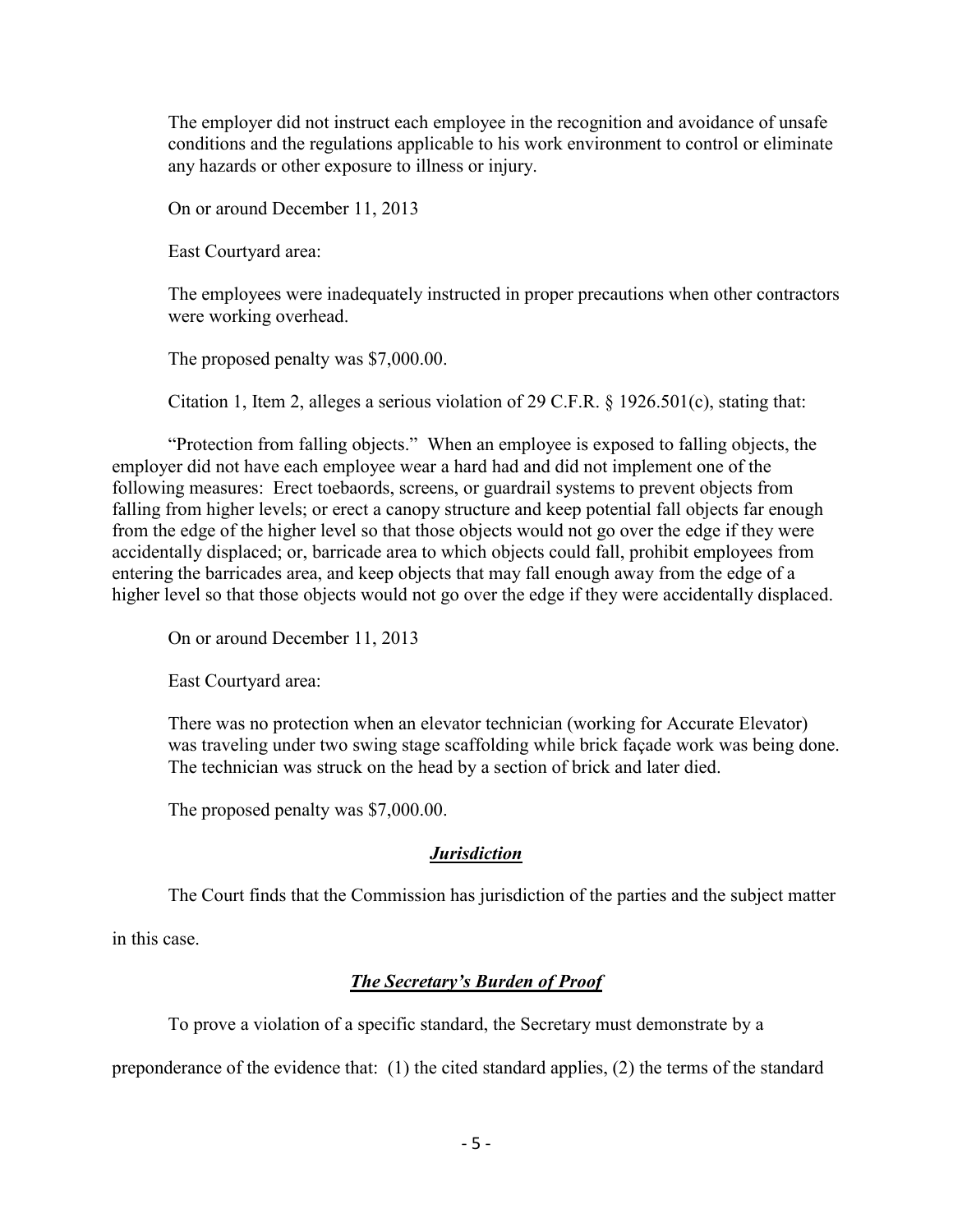were not met, (3) employees had access to the cited condition, and (4) the employees knew, or could have known with the exercise of reasonable diligence, of the cited condition. *Astra Pharma. Prods.*, 9 BNA OSHC 2126, 2129 (No. 78-6247, 1981) *aff'd in relevant part*, 681 F.2d 69 (1st Cir. 1982).

### *Complainant's Motion for Default and Dismissal of Notice of Contest*

Commission judges have the discretion to impose sanctions on parties who violate their orders. *See NL Indus. Inc.* 11 BNA OSHC 2156, 2168 (No. 78-5204, 1984). Fed. R. Civ. P. Rule 16(f) permits the Court on its own initiative to order just sanctions if a party or party's attorney fails to obey a scheduling or pretrial order.<sup>11</sup> Rule 16(f) was added in 1983 to "reflect that existing practice [to enforce failures by appropriate sanctions] and to obviate dependence upon Rule 41(b) or the court's inherent power to regulate litigation." Notes of Advisory Committee on Rules, 1983 Amendment, Subdivision (f); Sanctions. Considerable discretion is vested in judges to decide whether to impose sanctions and what form they should take.

The Commission and federal courts generally consider eight criteria when determining whether a Judge's decision to sanction a party through dismissal is appropriate. *Duquesne Light Co.*, 8 BNA OSHC 1218, 1221 (No. 78-5303, 1980). Prejudice to the opposing party,  $^{12}$  whether there is a showing of willful default by a party, and contumacious conduct by the noncomplying party are three of the more significant criteria to take into account. Only one of these three criteria is needed to affirm the Judge's decision to render a judgment by default against a party.

 $\overline{a}$ 

 $11$  Procedure before the Commission is in accordance with the Federal Rules of Civil Procedure in the absence of a specific provision in the Commission's own Rules of Procedure. Rule 2(b) of the Commission's Rules of Procedure, 29 C.F.R. § 2200.2(b), s*ee also Williams Enters.* 4 BNA OSHC 1663, 1665 n.2 (No. 4533, 1976).

 $12$  A party is prejudiced if the failure to make required court ordered disclosures impairs the party's ability to adequately prepare for trial, including understanding the factual merits of the opponent's defense(s). *Avionic Co. v. Gen. Dynamics Corp.,* 957 F.2d 555 (8th Cir. 1992). In this instance, the Secretary has been clearly prejudiced by Respondent's failure to respond to the Secretary's discovery requests and file a pre-hearing statement. *See* 29 C.F.R. § 2200.52(a)(2).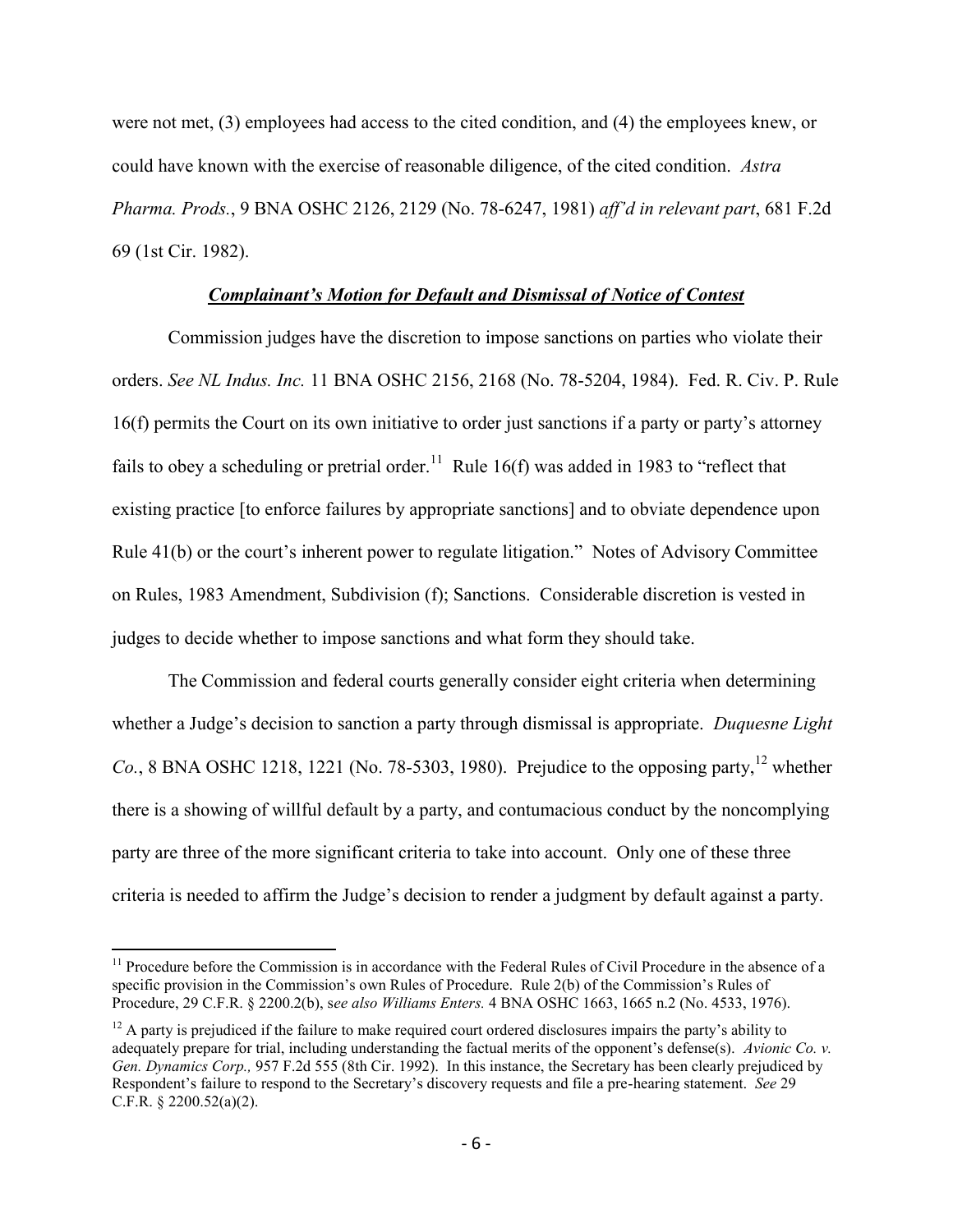*Ford Dev. Corp.*, 15 BNA OSHC 2003, 2005 (No. 90-1505, 1992); *Circle T Drilling Co. Inc.*, 8 BNA OSHC 1681, 1682 (No. 79-2667, 1980).

In this instance, there is a clear showing of willful default by Respondent. Respondent has not shown any interest in moving the case at hand forward to trial since filing its general denial answer on May 6, 2016. Respondent failed to: 1) file any response to the Secretary's Motion to Compel Discovery, 2) comply with the Court's Order compelling discovery responses, 3) file its Commission Rule 35 declaration when it filed its answer, 4) respond to the Secretary's Motion for Default and Dismissal of Notice of Contest, 5) comply with the Court's Scheduling Order by: a) not providing its trial exhibits to the Secretary by December 20, 2016 and b) cooperating in the preparation of a Joint Prehearing Statement or alternatively submitting its own pre-hearing statement, 6) failed to participate in the pre-hearing scheduling conference or the final pre-hearing conference, and 7) failed to respond to the Court's Order to Show Cause by January 6, 2017. Respondent has not provided any excuse or justification for these failings. By its action and inaction Respondent has made it clear that it does not wish to participate in these proceedings. The Court finds that Respondent has abandoned this case. Collectively, the Court finds these failures to be contumacious conduct by Respondent.

Commission Rule 101 requires parties to obey Commission rules and Judge's orders.

*See* 29 C.F.R. § 2200.101. Rule 101(a), provides:

(a) Sanctions. When any party has failed to plead or otherwise proceed as provided by these rules or as required by the Commission or Judge, he may be declared to be in default either on the initiative of the Commission or Judge, after having been afforded an opportunity to show cause why he should not be declared to be in default, or on the motion of a party. Thereafter, the Commission or Judge, in their discretion, may enter a decision against the defaulting party or strike any pleading or document not filed in accordance with these rules.

29 C.F.R. § 2200.101(a).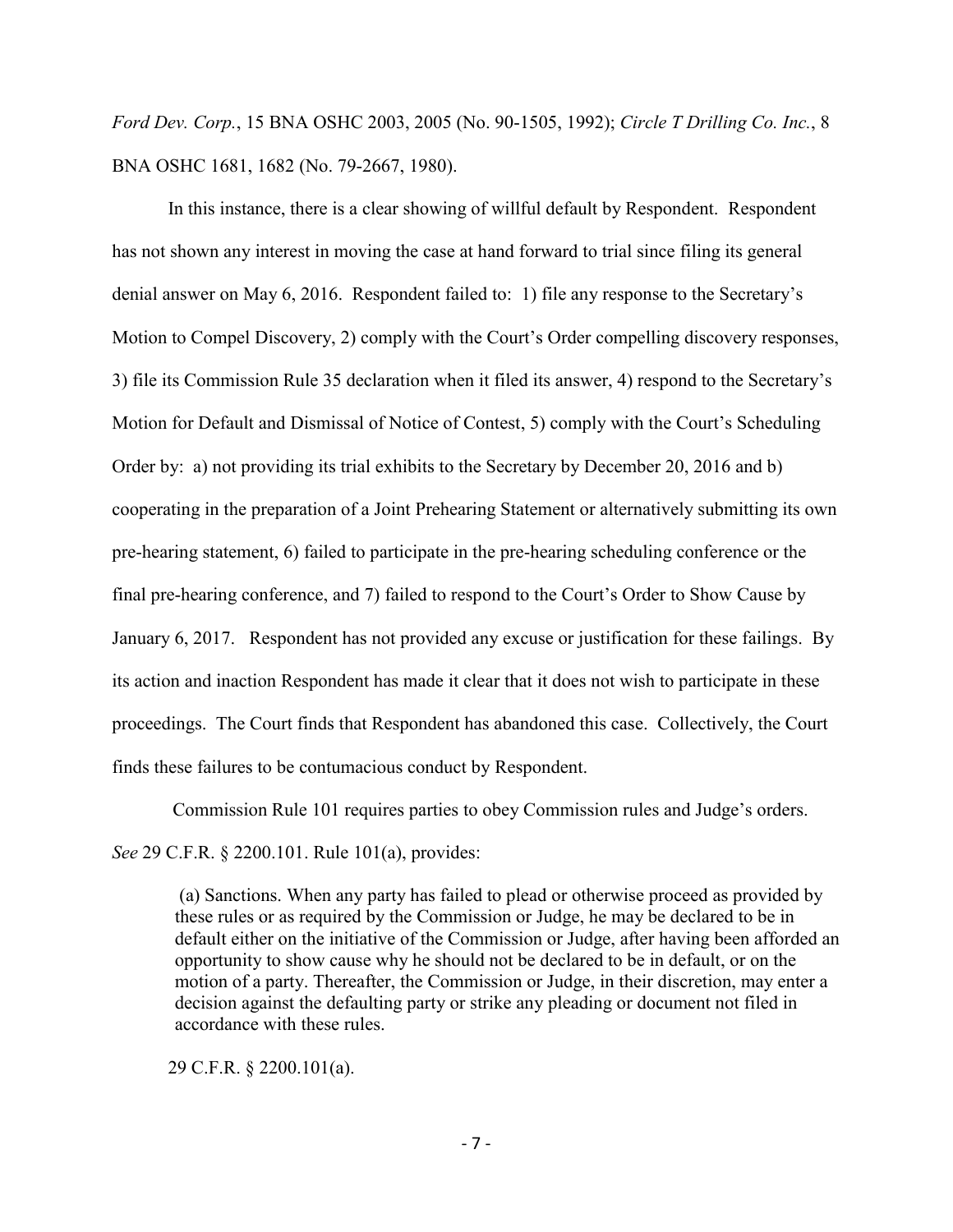Here, the Court provided explicit warning to Respondent in its orders that Respondent's failure to timely respond to the Court's Orders may result in Respondent being held in default and the dismissal of its Notice of Contest of the citation at issue. Respondent has failed to proceed as required by Commission rules and the Court's orders, including the Court's Order to Show Cause. Respondent has not complied with Commission Rule 101 and sanctions, including the dismissal of its Notice of Contest, are justified. The Court recognizes that a party has a strong interest in adjudicating its case on the merits. *See Pearson v. Dennison*, 353 F.2d 24 (9th Cir. 1965). However, the Commission has limited resources and a "strong interest in preserving the integrity of its orders as well as deterring future misconduct*.*" *Carson Concrete Corp. and Carco Constr. Corp.*, 21 BNA OSHC 1206 (No. 03-2229, 2005); *Trinity Indus., Inc.*, 15 BNA OSHC 1579, 1583 (No. 88-1545, 1991) (consolidated) (citing *Pittsburgh Forgings Co.*, 10 BNA OSHC 1512, 1514 (No. 78-1361, 1982)). The Court finds that it has adequately conveyed due notice to Respondent of its procedural rights and provided sufficient warning that its failure to comply with Court orders may result in the dismissal of its notice of contest and it being held in default. Respondent has failed to take advantage of any opportunity to advise the court that it has not abandoned its case before the Commission.

The Court finds Respondent to be in default. "A defaulting party 'is taken to have conceded the truth of the factual allegations in the complaint as establishing the grounds for liability as to which damages will be calculated.'" *Ortiz-Gonzalez v. Fonovia*, 277 F.3d 59, 62- 63 (1st Cir. 2002) (quoting *Franco v. Selective Ins. Co.*, 184 F.3d 4, 9 n.3 (1st Cir. 1999)), *Tower Painting Co.*, 22 BNA OSHC 1368, 1375 (No. 07-0585, 2008). As a result of the default, the factual allegations of the underlying citation relating to liability are taken as true. *Dundee Cement Co. v. Howard Pipe & Concrete Prods.*, 722 F.2d 1319, 1323 (7th Cir. 1983). When

- 8 -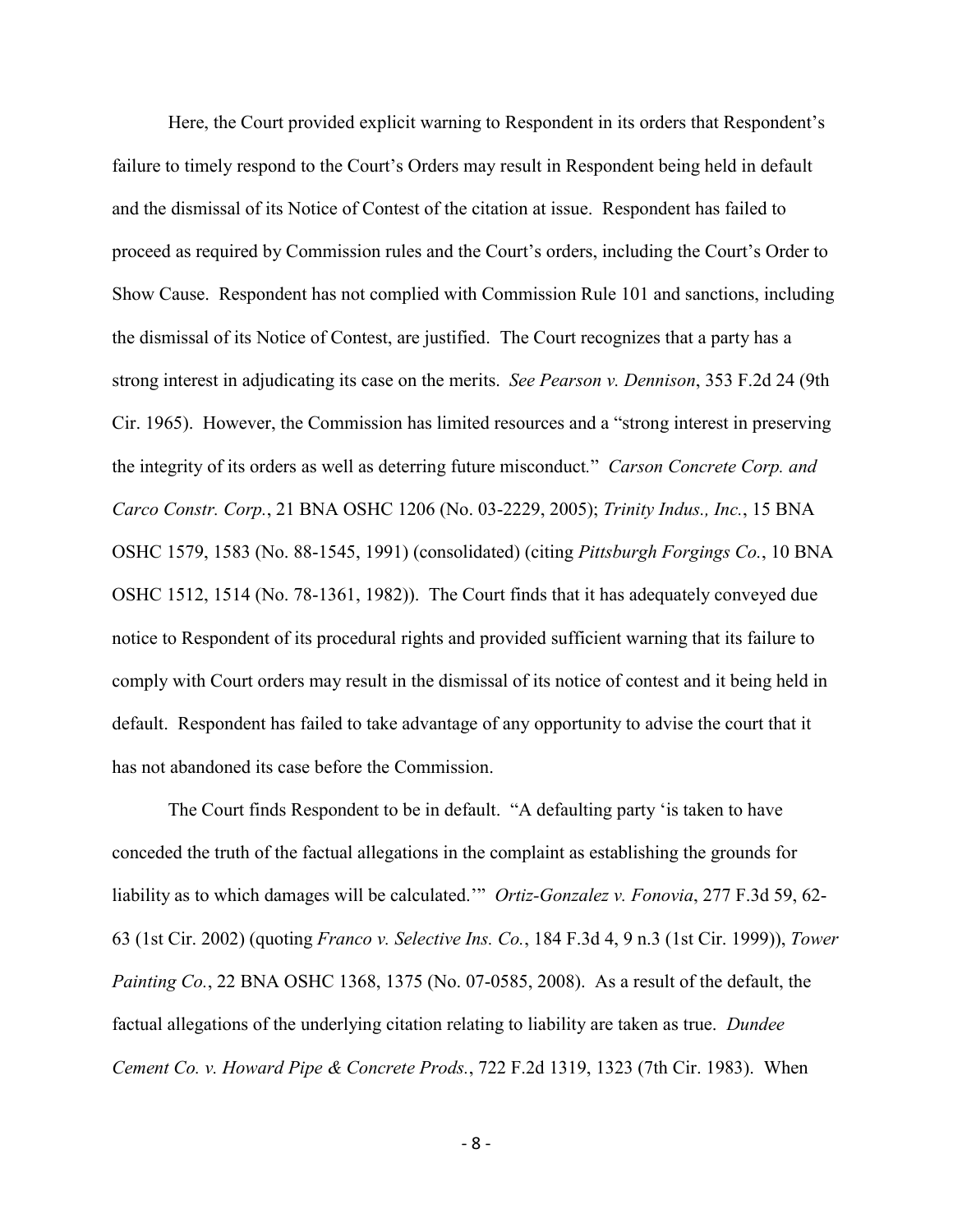entering a default judgment, factual allegations set forth in the complaint and underlying citations are sufficient to establish a defendant's liability. *Twin Pines Constr., Inc./Teles Constr.,*  2012 WL 6760255, at \*5 (No. 12-1328, 2012); *Trustees of the Iron Workers District Council of Tennessee Valley and Vicinity Pension Fund et al. v. Charles Howell*, No. 1:07-cv-5, 2008 WL 2645504, at \* 6 (E.D. Tenn. July 2, 2008); *Nat'l Satellite Sports, Inc. v. Mosely Entm't,, Inc.*, No. 01-CV-74510-DT, 2002 WL 1303039, at \* 3 (E.D. Mich. May 21, 2002).

The Court finds that the underlying complaint and citation sufficiently state the description of the alleged violations and a reference to the standards allegedly violated.<sup>13</sup> The Court further finds that the Secretary has adequately shown the applicability of the cited standards for each of the alleged violations. The Court also finds that the Secretary has sufficiently established that the terms of the cited standards were not met by Respondent in each of the alleged violations. The Court also finds that Respondent's employees had access to the cited conditions. Lastly, the Secretary has adequately proved that Respondent either knew or should have known of the cited conditions. Both of the Citation Items at issue in this case are affirmed in their entirety as alleged by the Secretary.

#### *Penalties*

The Secretary has proposed a total penalty of \$14,000 for both of the Citation Items at issue. In assessing penalties, the Commission must give due consideration to the gravity of the violation and to the employer's size, prior history of violations and good faith. 29 U.S.C. § 666(j); *see also J.A. Jones Constr. Co.*, 15 BNA OSHC 2201, 2213-14 (No. 87-2059, 1993). These factors are not necessarily accorded equal weight, and gravity is generally the principal factor in penalty assessment. *Trinity Indus., Inc.*, 15 BNA OSHC at 1483. The gravity of a

 $\overline{a}$ 

 $13$  Section 9(a) of the Act (a citation must "describe with particularity the nature of the violation, including reference to the provision of the Act, standard, rule, regulation, or order alleged to have been violated.").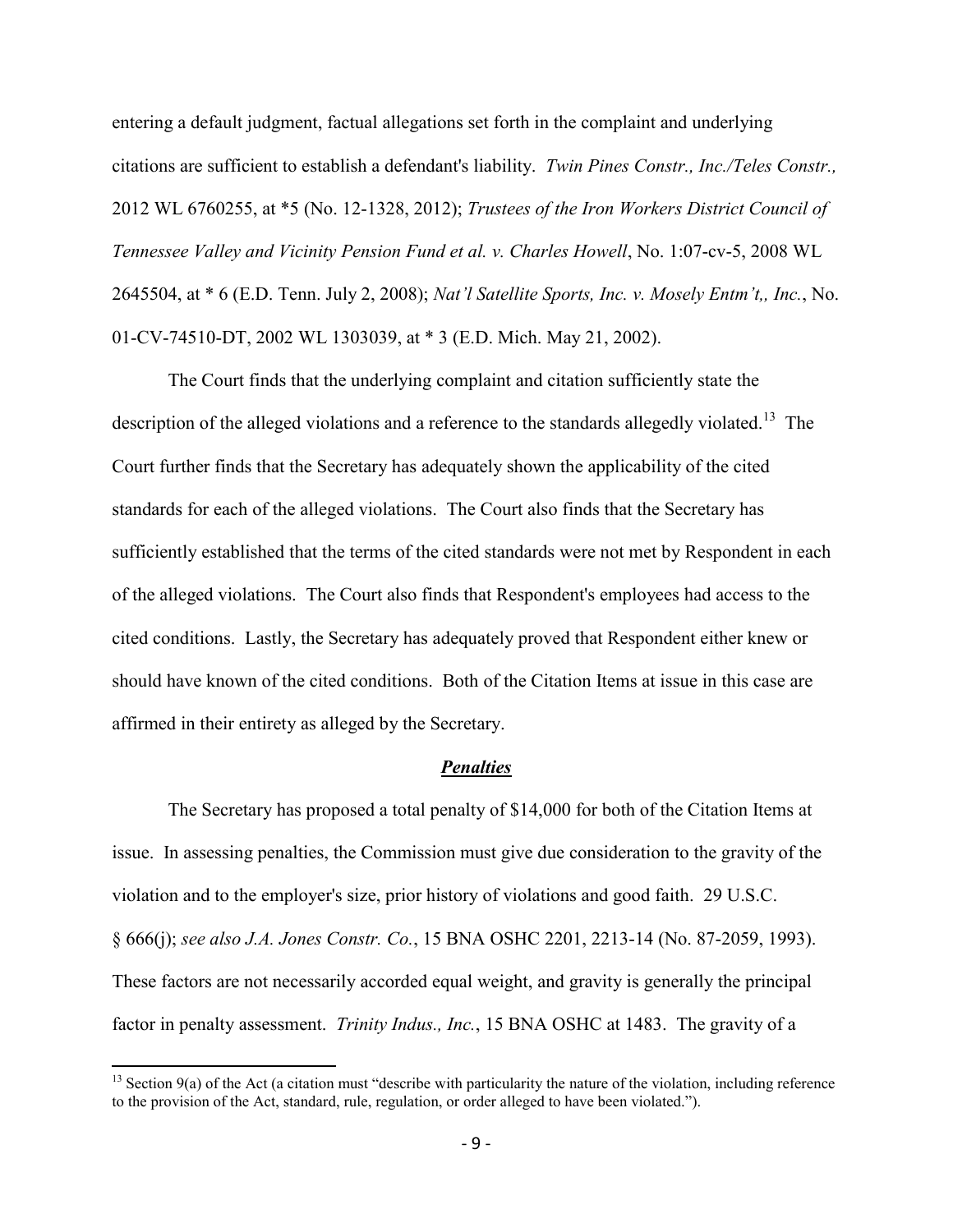violation depends upon such matters as the number of employees exposed, duration of exposure, precautions taken against injury, and the likelihood that an injury would result. *J.A. Jones*, 15 BNA OSHC at 2213-14. Based on the record of this case and Respondent's default, the Court finds that the Secretary properly considered the statutory factors in his penalty proposal. The Court finds the total proposed penalty of \$14,000, along with the classification of the violations as alleged by the Secretary for both of the Citation Items at issue to be appropriate, and the penalties as proposed by the Secretary are assessed by the Court.

#### *Findings of Fact and Conclusions of Law*

All finding of fact and conclusions of law relevant and necessary to a determination of the contested issues have been found and appear in the decision above. *See* Fed. R. Civ. P. 52(a).

#### *Order*

 After considering the entire record of this case, the Court's Order to Show Cause and Respondent's lack of response thereto, and Complainant's Motion for Default and Dismissal of Notice of Contest and Respondent's lack of response thereto, IT IS ORDERED that Complainant's Motion for Default and Dismissal of Notice of Contest is GRANTED, Respondent is hereby declared in DEFAULT and a default judgment against Respondent is hereby rendered.

IT IS FURTHER ORDERED that Respondent's Notice of Contest is DISMISSED with prejudice; $^{14}$  and based upon the foregoing findings of fact and conclusions of law,

## IT IS FURTHER ORDERED that:

 $\overline{a}$ 

1. Item 1 of Citation 1 is affirmed as a serious violation of 29 C.F.R. § 1926.21(b)(2) and a penalty of \$7,000 is assessed; and

 $14$  The scheduled hearing for January 19, 2017 at New York, New York is cancelled.